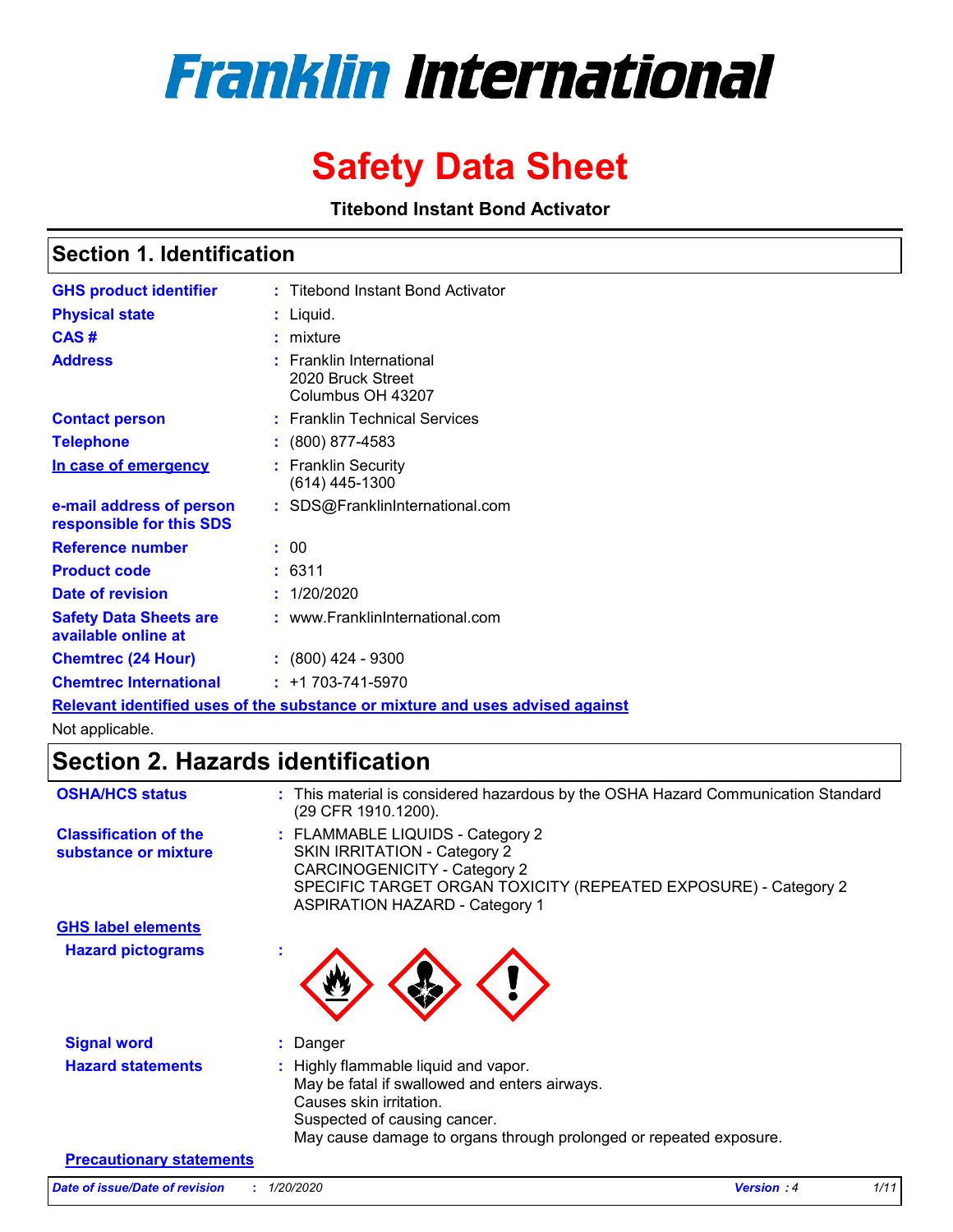### **Section 2. Hazards identification**

| <b>Prevention</b>                          | : Øbtain special instructions before use. Do not handle until all safety precautions have<br>been read and understood. Wear protective gloves, protective clothing and eye or face<br>protection. Keep away from heat, hot surfaces, sparks, open flames and other ignition<br>sources. No smoking. Use explosion-proof electrical, ventilating or lighting equipment.<br>Use non-sparking tools. Take action to prevent static discharges. Keep container<br>tightly closed. Do not breathe vapor. Wash thoroughly after handling. |
|--------------------------------------------|-------------------------------------------------------------------------------------------------------------------------------------------------------------------------------------------------------------------------------------------------------------------------------------------------------------------------------------------------------------------------------------------------------------------------------------------------------------------------------------------------------------------------------------|
| <b>Response</b>                            | $\mathbb{F}$ exposed or concerned: Get medical advice or attention. IF SWALLOWED:<br>Immediately call a POISON CENTER or doctor. Do NOT induce vomiting. IF ON SKIN<br>(or hair): Take off immediately all contaminated clothing. Rinse skin with water. IF ON<br>SKIN: Wash with plenty of water. If skin irritation occurs: Get medical advice or<br>attention.                                                                                                                                                                   |
| <b>Storage</b>                             | : Store locked up. Store in a well-ventilated place. Keep cool.                                                                                                                                                                                                                                                                                                                                                                                                                                                                     |
| <b>Disposal</b>                            | : Dispose of contents and container in accordance with all local, regional, national and<br>international regulations.                                                                                                                                                                                                                                                                                                                                                                                                              |
| <b>Supplemental label</b><br>elements      | : Avoid contact with skin and clothing. Wash thoroughly after handling.                                                                                                                                                                                                                                                                                                                                                                                                                                                             |
| <b>Hazards not otherwise</b><br>classified | : Prolonged or repeated contact may dry skin and cause irritation.                                                                                                                                                                                                                                                                                                                                                                                                                                                                  |
|                                            |                                                                                                                                                                                                                                                                                                                                                                                                                                                                                                                                     |

### **Section 3. Composition/information on ingredients**

| <b>Substance/mixture</b><br>Mixture |    |                   |
|-------------------------------------|----|-------------------|
| Ingredient name                     | 70 | <b>CAS number</b> |
| $\sqrt{N}$ . N-dimethyl-p-toluidine | ≤5 | 99-97-8           |

Any concentration shown as a range is to protect confidentiality or is due to batch variation.

**There are no additional ingredients present which, within the current knowledge of the supplier and in the concentrations applicable, are classified as hazardous to health or the environment and hence require reporting in this section.**

**Occupational exposure limits, if available, are listed in Section 8.**

### **Section 4. First aid measures**

#### **Description of necessary first aid measures**

| Eye contact         | : Immediately flush eyes with plenty of water, occasionally lifting the upper and lower<br>eyelids. Check for and remove any contact lenses. Continue to rinse for at least 10<br>minutes. Get medical attention.                                                                                                                                                                                                                                                                                                                                                                                                                                                                                                   |
|---------------------|---------------------------------------------------------------------------------------------------------------------------------------------------------------------------------------------------------------------------------------------------------------------------------------------------------------------------------------------------------------------------------------------------------------------------------------------------------------------------------------------------------------------------------------------------------------------------------------------------------------------------------------------------------------------------------------------------------------------|
| <b>Inhalation</b>   | : Remove victim to fresh air and keep at rest in a position comfortable for breathing. If<br>not breathing, if breathing is irregular or if respiratory arrest occurs, provide artificial<br>respiration or oxygen by trained personnel. It may be dangerous to the person providing<br>aid to give mouth-to-mouth resuscitation. Get medical attention. If unconscious, place<br>in recovery position and get medical attention immediately. Maintain an open airway.<br>Loosen tight clothing such as a collar, tie, belt or waistband. In case of inhalation of<br>decomposition products in a fire, symptoms may be delayed. The exposed person may<br>need to be kept under medical surveillance for 48 hours. |
| <b>Skin contact</b> | : Wash skin thoroughly with soap and water or use recognized skin cleanser. Remove<br>contaminated clothing and shoes. Continue to rinse for at least 10 minutes. Get<br>medical attention. Wash clothing before reuse. Clean shoes thoroughly before reuse.                                                                                                                                                                                                                                                                                                                                                                                                                                                        |
| <b>Ingestion</b>    | : Get medical attention immediately. Call a poison center or physician. Wash out mouth<br>with water. Remove dentures if any. Remove victim to fresh air and keep at rest in a<br>position comfortable for breathing. If material has been swallowed and the exposed<br>person is conscious, give small quantities of water to drink. Stop if the exposed person<br>feels sick as vomiting may be dangerous. Aspiration hazard if swallowed. Can enter<br>lungs and cause damage. Do not induce vomiting. If vomiting occurs, the head should<br>be kept low so that vomit does not enter the lungs. Never give anything by mouth to an                                                                             |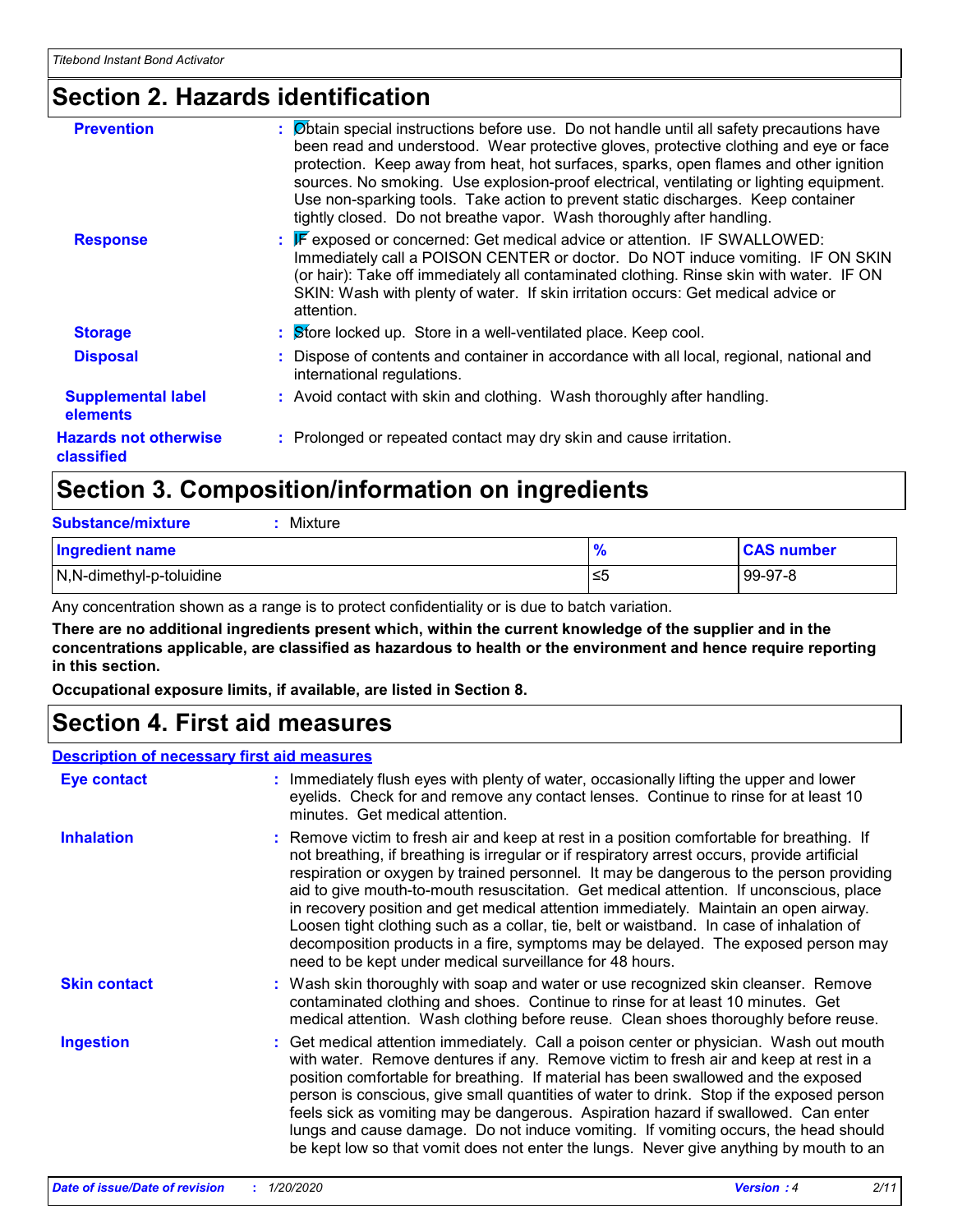### **Section 4. First aid measures**

unconscious person. If unconscious, place in recovery position and get medical attention immediately. Maintain an open airway. Loosen tight clothing such as a collar, tie, belt or waistband.

#### **Most important symptoms/effects, acute and delayed**

| <b>Potential acute health effects</b>                                                |  |                                                                                                                                                                               |  |  |
|--------------------------------------------------------------------------------------|--|-------------------------------------------------------------------------------------------------------------------------------------------------------------------------------|--|--|
| <b>Eye contact</b>                                                                   |  | : This product may irritate eyes upon contact.                                                                                                                                |  |  |
| <b>Inhalation</b>                                                                    |  | : No known significant effects or critical hazards.                                                                                                                           |  |  |
| <b>Skin contact</b>                                                                  |  | : Causes skin irritation. Defatting to the skin.                                                                                                                              |  |  |
| <b>Ingestion</b>                                                                     |  | : May be fatal if swallowed and enters airways.                                                                                                                               |  |  |
| <b>Over-exposure signs/symptoms</b>                                                  |  |                                                                                                                                                                               |  |  |
| <b>Eye contact</b>                                                                   |  | : Adverse symptoms may include the following:<br>pain or irritation<br>watering<br>redness                                                                                    |  |  |
| <b>Inhalation</b>                                                                    |  | : No specific data.                                                                                                                                                           |  |  |
| <b>Skin contact</b>                                                                  |  | : Adverse symptoms may include the following:<br>irritation<br>redness<br>dryness<br>cracking                                                                                 |  |  |
| <b>Ingestion</b>                                                                     |  | : Adverse symptoms may include the following:<br>nausea or vomiting                                                                                                           |  |  |
| Indication of immediate medical attention and special treatment needed, if necessary |  |                                                                                                                                                                               |  |  |
| <b>Notes to physician</b>                                                            |  | : In case of inhalation of decomposition products in a fire, symptoms may be delayed.<br>The exposed person may need to be kept under medical surveillance for 48 hours.      |  |  |
| <b>Specific treatments</b>                                                           |  | : No specific treatment.                                                                                                                                                      |  |  |
| <b>Protection of first-aiders</b>                                                    |  | : No action shall be taken involving any personal risk or without suitable training. It may<br>be dangerous to the person providing aid to give mouth-to-mouth resuscitation. |  |  |
| See toxicological information (Section 11)                                           |  |                                                                                                                                                                               |  |  |

### **Section 5. Fire-fighting measures**

| <b>Extinguishing media</b>                               |                                                                                                                                                                                                                                                                                                                               |
|----------------------------------------------------------|-------------------------------------------------------------------------------------------------------------------------------------------------------------------------------------------------------------------------------------------------------------------------------------------------------------------------------|
| <b>Suitable extinguishing</b><br>media                   | : Use dry chemical, $CO2$ , water spray (fog) or foam.                                                                                                                                                                                                                                                                        |
| <b>Unsuitable extinguishing</b><br>media                 | : Do not use water jet.                                                                                                                                                                                                                                                                                                       |
| <b>Specific hazards arising</b><br>from the chemical     | : Highly flammable liquid and vapor. Runoff to sewer may create fire or explosion hazard.<br>In a fire or if heated, a pressure increase will occur and the container may burst, with the<br>risk of a subsequent explosion.                                                                                                  |
| <b>Hazardous thermal</b><br>decomposition products       | Decomposition products may include the following materials:<br>carbon dioxide<br>carbon monoxide<br>nitrogen oxides                                                                                                                                                                                                           |
| <b>Special protective actions</b><br>for fire-fighters   | : Promptly isolate the scene by removing all persons from the vicinity of the incident if<br>there is a fire. No action shall be taken involving any personal risk or without suitable<br>training. Move containers from fire area if this can be done without risk. Use water<br>spray to keep fire-exposed containers cool. |
| <b>Special protective</b><br>equipment for fire-fighters | : Fire-fighters should wear appropriate protective equipment and self-contained breathing<br>apparatus (SCBA) with a full face-piece operated in positive pressure mode.                                                                                                                                                      |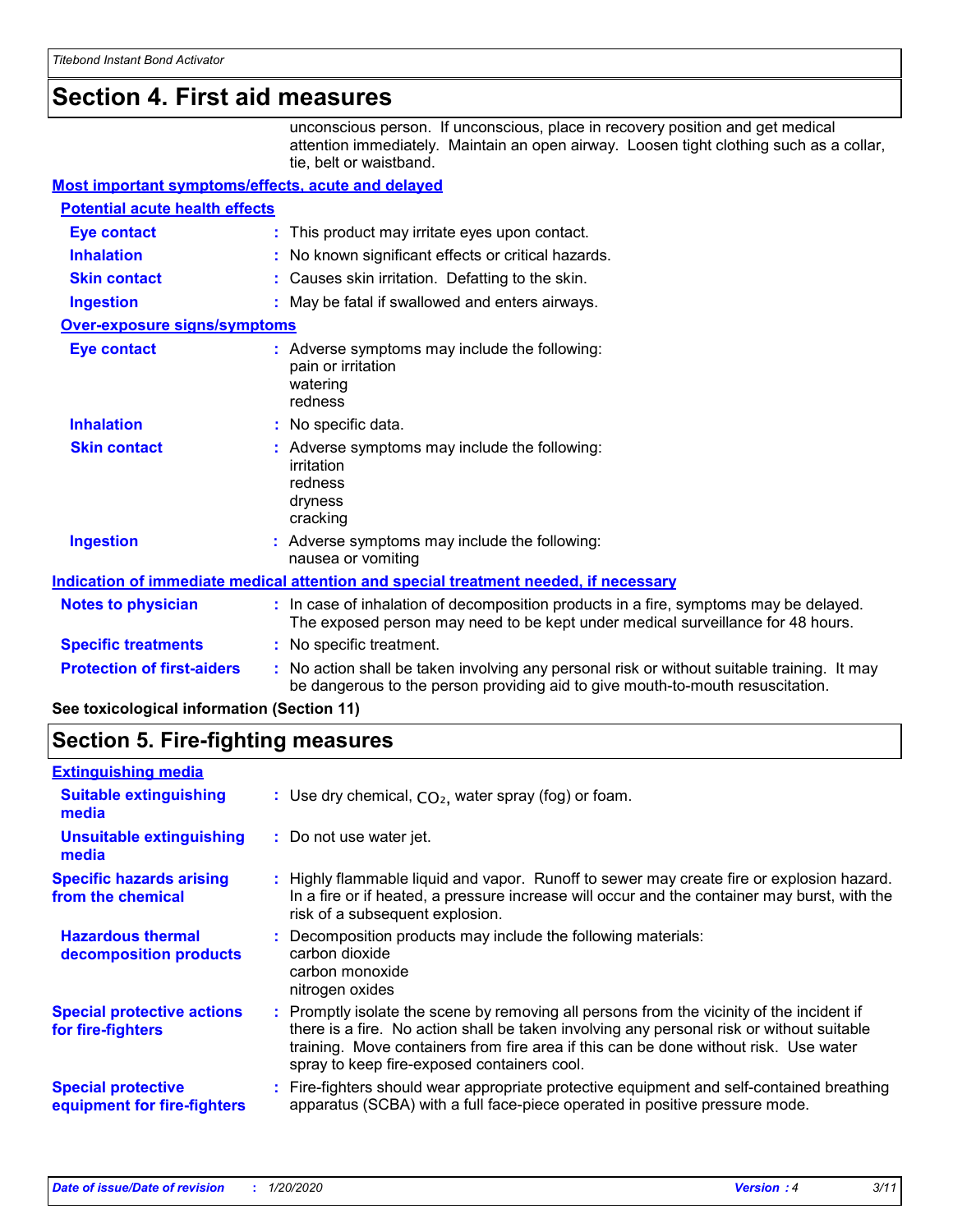### **Section 6. Accidental release measures**

| Personal precautions, protective equipment and emergency procedures |                                                                                                                                                                                                                                                                                                                                                                                                                                                                                                                                                                                                                                                                                                                                                                    |  |
|---------------------------------------------------------------------|--------------------------------------------------------------------------------------------------------------------------------------------------------------------------------------------------------------------------------------------------------------------------------------------------------------------------------------------------------------------------------------------------------------------------------------------------------------------------------------------------------------------------------------------------------------------------------------------------------------------------------------------------------------------------------------------------------------------------------------------------------------------|--|
| For non-emergency<br>personnel                                      | : No action shall be taken involving any personal risk or without suitable training.<br>Evacuate surrounding areas. Keep unnecessary and unprotected personnel from<br>entering. Do not touch or walk through spilled material. Shut off all ignition sources.<br>No flares, smoking or flames in hazard area. Avoid breathing vapor or mist. Provide<br>adequate ventilation. Wear appropriate respirator when ventilation is inadequate. Put<br>on appropriate personal protective equipment.                                                                                                                                                                                                                                                                    |  |
| For emergency responders :                                          | If specialized clothing is required to deal with the spillage, take note of any information in<br>Section 8 on suitable and unsuitable materials. See also the information in "For non-<br>emergency personnel".                                                                                                                                                                                                                                                                                                                                                                                                                                                                                                                                                   |  |
| <b>Environmental precautions</b>                                    | : Avoid dispersal of spilled material and runoff and contact with soil, waterways, drains<br>and sewers. Inform the relevant authorities if the product has caused environmental<br>pollution (sewers, waterways, soil or air).                                                                                                                                                                                                                                                                                                                                                                                                                                                                                                                                    |  |
| Methods and materials for containment and cleaning up               |                                                                                                                                                                                                                                                                                                                                                                                                                                                                                                                                                                                                                                                                                                                                                                    |  |
| <b>Small spill</b>                                                  | : Stop leak if without risk. Move containers from spill area. Use spark-proof tools and<br>explosion-proof equipment. Dilute with water and mop up if water-soluble. Alternatively,<br>or if water-insoluble, absorb with an inert dry material and place in an appropriate waste<br>disposal container. Dispose of via a licensed waste disposal contractor.                                                                                                                                                                                                                                                                                                                                                                                                      |  |
| <b>Large spill</b>                                                  | Stop leak if without risk. Move containers from spill area. Use spark-proof tools and<br>explosion-proof equipment. Approach release from upwind. Prevent entry into sewers,<br>water courses, basements or confined areas. Wash spillages into an effluent treatment<br>plant or proceed as follows. Contain and collect spillage with non-combustible,<br>absorbent material e.g. sand, earth, vermiculite or diatomaceous earth and place in<br>container for disposal according to local regulations (see Section 13). Dispose of via a<br>licensed waste disposal contractor. Contaminated absorbent material may pose the<br>same hazard as the spilled product. Note: see Section 1 for emergency contact<br>information and Section 13 for waste disposal. |  |

### **Section 7. Handling and storage**

#### **Precautions for safe handling**

| <b>Protective measures</b>                                                       | : Put on appropriate personal protective equipment (see Section 8). Avoid exposure -<br>obtain special instructions before use. Do not handle until all safety precautions have<br>been read and understood. Do not get in eyes or on skin or clothing. Do not breathe<br>vapor or mist. Do not swallow. Use only with adequate ventilation. Wear appropriate<br>respirator when ventilation is inadequate. Do not enter storage areas and confined<br>spaces unless adequately ventilated. Keep in the original container or an approved<br>alternative made from a compatible material, kept tightly closed when not in use. Store<br>and use away from heat, sparks, open flame or any other ignition source. Use<br>explosion-proof electrical (ventilating, lighting and material handling) equipment. Use<br>only non-sparking tools. Take precautionary measures against electrostatic discharges.<br>Empty containers retain product residue and can be hazardous. Do not reuse container. |
|----------------------------------------------------------------------------------|----------------------------------------------------------------------------------------------------------------------------------------------------------------------------------------------------------------------------------------------------------------------------------------------------------------------------------------------------------------------------------------------------------------------------------------------------------------------------------------------------------------------------------------------------------------------------------------------------------------------------------------------------------------------------------------------------------------------------------------------------------------------------------------------------------------------------------------------------------------------------------------------------------------------------------------------------------------------------------------------------|
| <b>Advice on general</b><br>occupational hygiene                                 | : Eating, drinking and smoking should be prohibited in areas where this material is<br>handled, stored and processed. Workers should wash hands and face before eating,<br>drinking and smoking. Remove contaminated clothing and protective equipment before<br>entering eating areas. See also Section 8 for additional information on hygiene<br>measures.                                                                                                                                                                                                                                                                                                                                                                                                                                                                                                                                                                                                                                      |
| <b>Conditions for safe storage,</b><br>including any<br><b>incompatibilities</b> | Store in accordance with local regulations. Store in a segregated and approved area.<br>Store in original container protected from direct sunlight in a dry, cool and well-ventilated<br>area, away from incompatible materials (see Section 10) and food and drink. Store<br>locked up. Eliminate all ignition sources. Separate from oxidizing materials. Keep<br>container tightly closed and sealed until ready for use. Containers that have been<br>opened must be carefully resealed and kept upright to prevent leakage. Do not store in<br>unlabeled containers. Use appropriate containment to avoid environmental<br>contamination. See Section 10 for incompatible materials before handling or use.                                                                                                                                                                                                                                                                                   |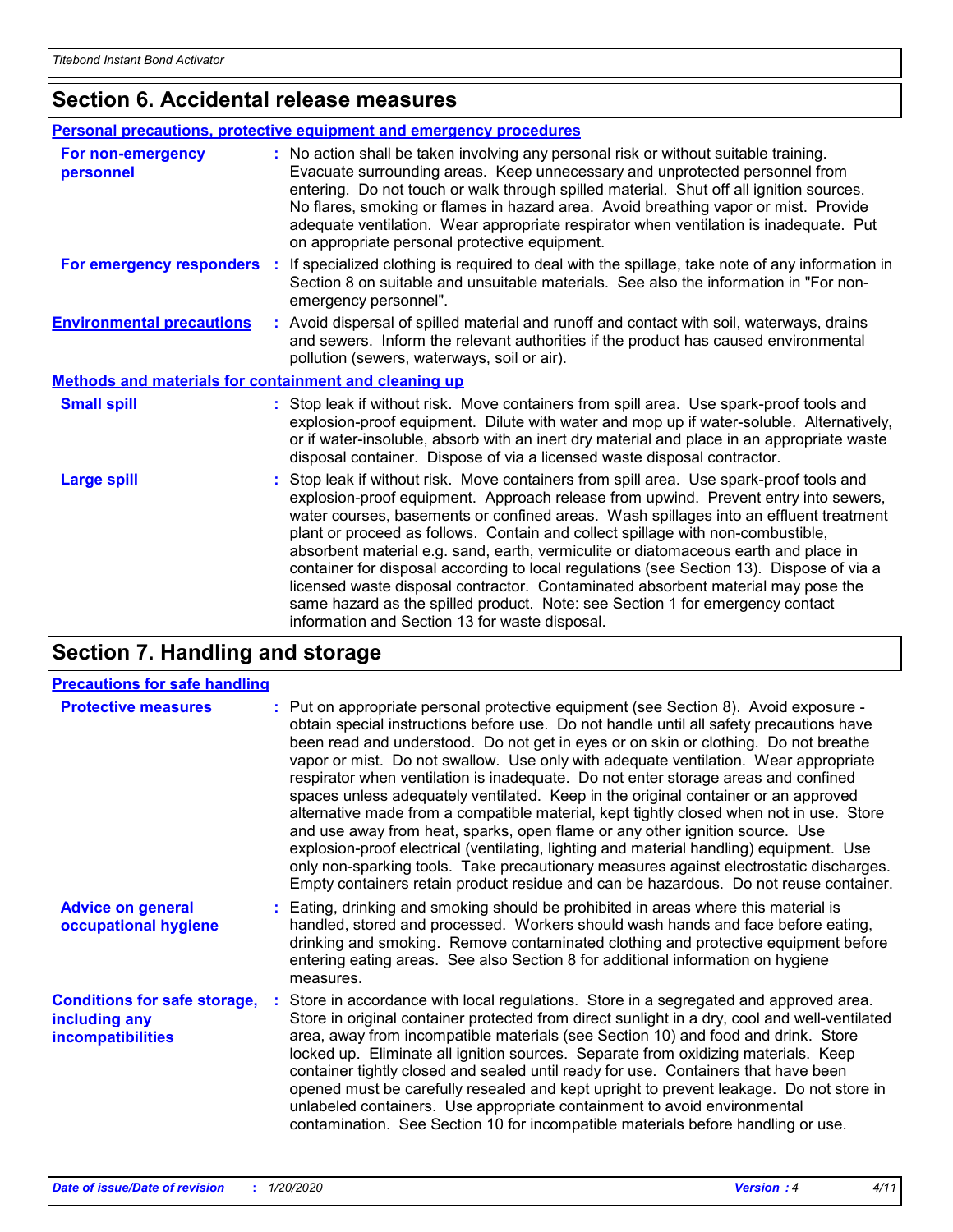### **Section 8. Exposure controls/personal protection**

### **Control parameters**

#### **Occupational exposure limits**

| <b>Ingredient name</b>                            |    |                        | <b>Exposure limits</b>                                                                                                                                                                                                                                                                                                                                                                                                                                                                                                                                                                                                 |
|---------------------------------------------------|----|------------------------|------------------------------------------------------------------------------------------------------------------------------------------------------------------------------------------------------------------------------------------------------------------------------------------------------------------------------------------------------------------------------------------------------------------------------------------------------------------------------------------------------------------------------------------------------------------------------------------------------------------------|
| N,N-dimethyl-p-toluidine                          |    |                        | OARS WEEL (United States, 7/2018).<br>TWA: 0.5 ppm 8 hours.                                                                                                                                                                                                                                                                                                                                                                                                                                                                                                                                                            |
| <b>Appropriate engineering</b><br><b>controls</b> |    | ventilation equipment. | : Use only with adequate ventilation. Use process enclosures, local exhaust ventilation or<br>other engineering controls to keep worker exposure to airborne contaminants below any<br>recommended or statutory limits. The engineering controls also need to keep gas,<br>vapor or dust concentrations below any lower explosive limits. Use explosion-proof                                                                                                                                                                                                                                                          |
| <b>Environmental exposure</b><br>controls         | ÷. |                        | Emissions from ventilation or work process equipment should be checked to ensure<br>they comply with the requirements of environmental protection legislation. In some<br>cases, fume scrubbers, filters or engineering modifications to the process equipment<br>will be necessary to reduce emissions to acceptable levels.                                                                                                                                                                                                                                                                                          |
| <b>Individual protection measures</b>             |    |                        |                                                                                                                                                                                                                                                                                                                                                                                                                                                                                                                                                                                                                        |
| <b>Hygiene measures</b>                           |    |                        | : Wash hands, forearms and face thoroughly after handling chemical products, before<br>eating, smoking and using the lavatory and at the end of the working period.<br>Appropriate techniques should be used to remove potentially contaminated clothing.<br>Wash contaminated clothing before reusing. Ensure that eyewash stations and safety<br>showers are close to the workstation location.                                                                                                                                                                                                                      |
| <b>Eye/face protection</b>                        |    |                        | Safety eyewear complying with an approved standard should be used when a risk<br>assessment indicates this is necessary to avoid exposure to liquid splashes, mists,<br>gases or dusts. If contact is possible, the following protection should be worn, unless<br>the assessment indicates a higher degree of protection: chemical splash goggles.                                                                                                                                                                                                                                                                    |
| <b>Skin protection</b>                            |    |                        |                                                                                                                                                                                                                                                                                                                                                                                                                                                                                                                                                                                                                        |
| <b>Hand protection</b>                            |    |                        | : Chemical-resistant, impervious gloves complying with an approved standard should be<br>worn at all times when handling chemical products if a risk assessment indicates this is<br>necessary. Considering the parameters specified by the glove manufacturer, check<br>during use that the gloves are still retaining their protective properties. It should be<br>noted that the time to breakthrough for any glove material may be different for different<br>glove manufacturers. In the case of mixtures, consisting of several substances, the<br>protection time of the gloves cannot be accurately estimated. |
| <b>Body protection</b>                            |    |                        | : Personal protective equipment for the body should be selected based on the task being<br>performed and the risks involved and should be approved by a specialist before<br>handling this product. When there is a risk of ignition from static electricity, wear anti-<br>static protective clothing. For the greatest protection from static discharges, clothing<br>should include anti-static overalls, boots and gloves.                                                                                                                                                                                         |
| <b>Other skin protection</b>                      |    |                        | : Appropriate footwear and any additional skin protection measures should be selected<br>based on the task being performed and the risks involved and should be approved by a<br>specialist before handling this product.                                                                                                                                                                                                                                                                                                                                                                                              |
| <b>Respiratory protection</b>                     |    | aspects of use.        | : Based on the hazard and potential for exposure, select a respirator that meets the<br>appropriate standard or certification. Respirators must be used according to a<br>respiratory protection program to ensure proper fitting, training, and other important                                                                                                                                                                                                                                                                                                                                                       |

### **Section 9. Physical and chemical properties**

### **Appearance**

| <b>Physical state</b> | : Liquid.                  |
|-----------------------|----------------------------|
| <b>Color</b>          | $:$ Clear.                 |
| <b>Odor</b>           | : Characteristic. [Strong] |
| <b>Odor threshold</b> | : Not available.           |
| рH                    | : Not applicable.          |
|                       |                            |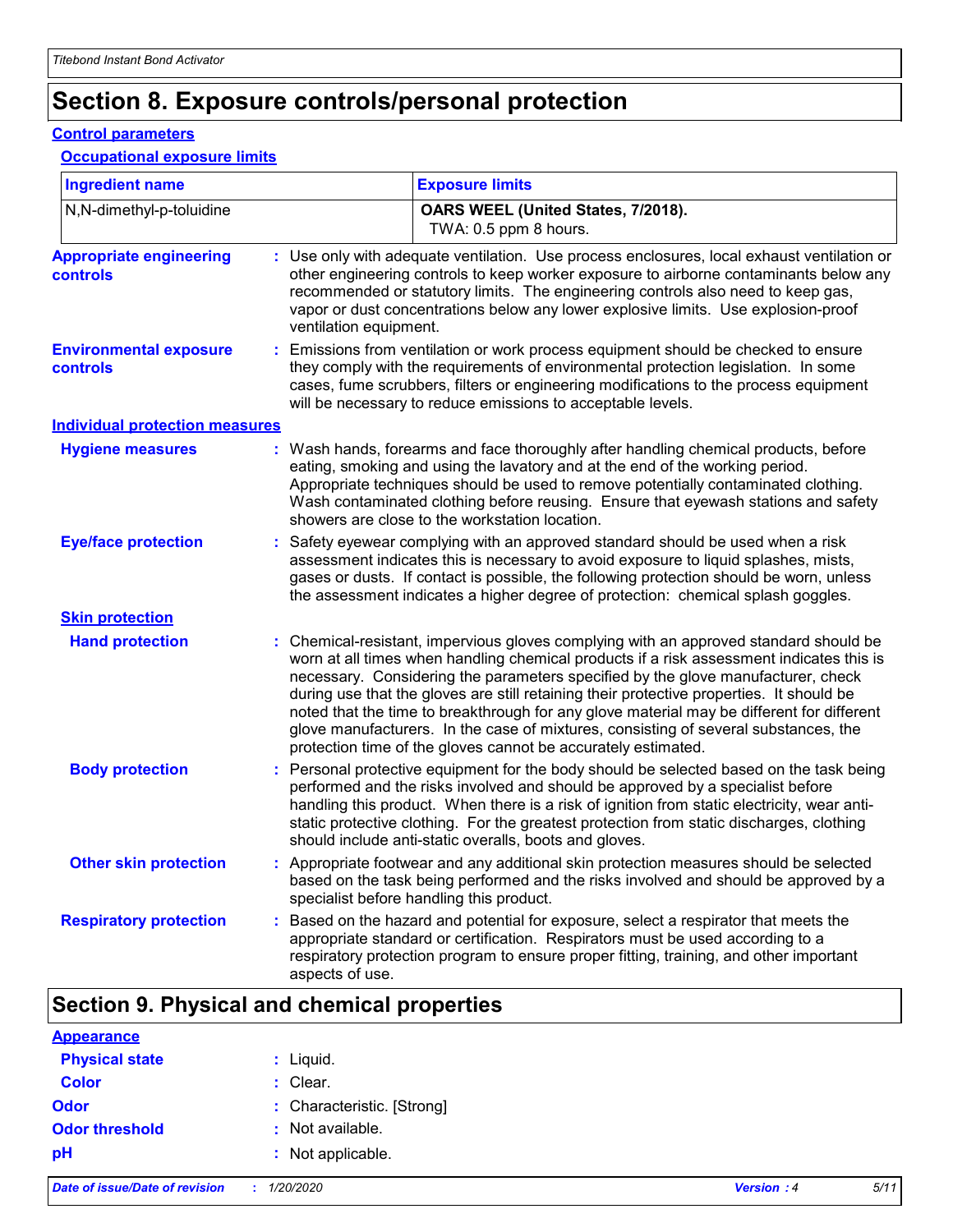### **Section 9. Physical and chemical properties**

| <b>Melting point</b>                              | $:$ Not available.                                                                                                                 |
|---------------------------------------------------|------------------------------------------------------------------------------------------------------------------------------------|
| <b>Boiling point</b>                              | : $98^{\circ}$ C (208.4 $^{\circ}$ F)                                                                                              |
| <b>Flash point</b>                                | : Closed cup: 21°C (69.8°F) [Setaflash.]                                                                                           |
| <b>Evaporation rate</b>                           | : Not available.                                                                                                                   |
| <b>Flammability (solid, gas)</b>                  | : Highly flammable in the presence of the following materials or conditions: open flames,<br>sparks and static discharge and heat. |
| Lower and upper explosive<br>(flammable) limits   | $:$ Lower: 1.1%<br>Upper: 6.7%                                                                                                     |
| VOC (less water, less<br>exempt solvents)         | $: 680$ g/l                                                                                                                        |
|                                                   | Not available.                                                                                                                     |
| <b>Vapor pressure</b>                             | $: 5.5$ kPa (41.5 mm Hg) [room temperature]                                                                                        |
| <b>Vapor density</b>                              | : Not available.                                                                                                                   |
| <b>Relative density</b>                           | : 0.68                                                                                                                             |
| <b>Solubility</b>                                 | : Insoluble in the following materials: cold water and hot water.                                                                  |
| <b>Solubility in water</b>                        | : Not available.                                                                                                                   |
| <b>Partition coefficient: n-</b><br>octanol/water | : Not available.                                                                                                                   |
| <b>Auto-ignition temperature</b>                  | : $215^{\circ}$ C (419 $^{\circ}$ F)                                                                                               |
| <b>Decomposition temperature</b>                  | : Not available.                                                                                                                   |
| <b>Viscosity</b>                                  | $:$ Not available.                                                                                                                 |

### **Section 10. Stability and reactivity**

| <b>Reactivity</b>                            |    | : No specific test data related to reactivity available for this product or its ingredients.                                                                                 |
|----------------------------------------------|----|------------------------------------------------------------------------------------------------------------------------------------------------------------------------------|
| <b>Chemical stability</b>                    |    | : The product is stable.                                                                                                                                                     |
| <b>Possibility of hazardous</b><br>reactions |    | : Under normal conditions of storage and use, hazardous reactions will not occur.                                                                                            |
| <b>Conditions to avoid</b>                   |    | : Avoid all possible sources of ignition (spark or flame). Do not pressurize, cut, weld,<br>braze, solder, drill, grind or expose containers to heat or sources of ignition. |
| <b>Incompatible materials</b>                |    | Reactive or incompatible with the following materials:<br>oxidizing materials                                                                                                |
| <b>Hazardous decomposition</b><br>products   | t. | Under normal conditions of storage and use, hazardous decomposition products should<br>not be produced.                                                                      |

### **Section 11. Toxicological information**

### **Information on toxicological effects**

**Acute toxicity**

| <b>Product/ingredient name</b> | <b>Result</b>                      | <b>Species</b> | <b>Dose</b>                        | <b>Exposure</b> |
|--------------------------------|------------------------------------|----------------|------------------------------------|-----------------|
| N,N-dimethyl-p-toluidine       | LC50 Inhalation Vapor<br>LD50 Oral | Rat<br>Rat     | $1400 \text{ ma/m}^3$<br>980 mg/kg | 14 hours        |

### **Irritation/Corrosion**

Not available.

#### **Sensitization**

Not available.

#### **Mutagenicity**

Not available.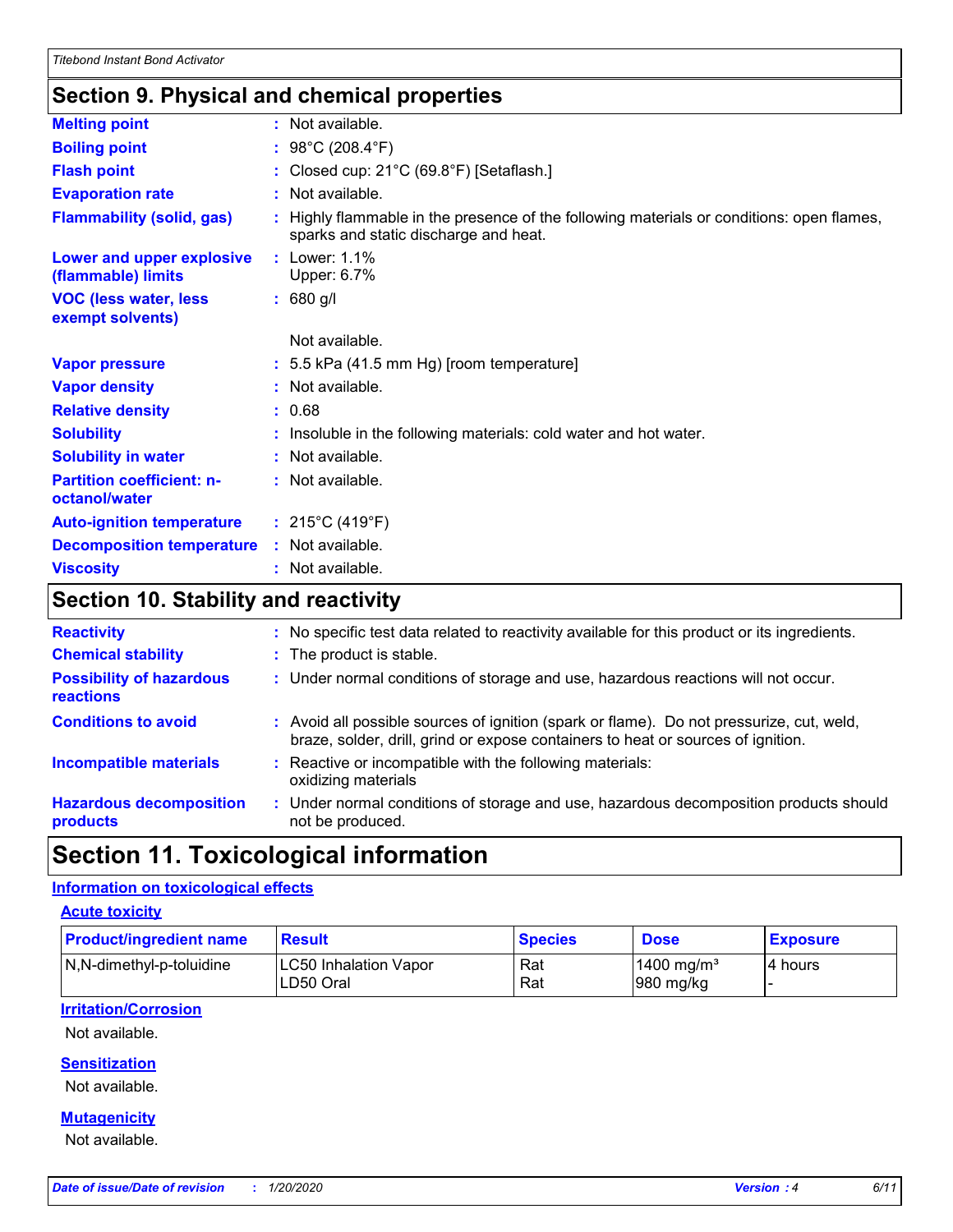### **Section 11. Toxicological information**

#### **Carcinogenicity**

Not available.

#### **Classification**

| <b>Product/ingredient name   OSHA</b> | <b>IARC</b> | <b>NTP</b> |
|---------------------------------------|-------------|------------|
| N,N-dimethyl-p-toluidine              | ΩE          |            |

### **Reproductive toxicity**

Not available.

### **Teratogenicity**

Not available.

### **Specific target organ toxicity (single exposure)**

Not available.

#### **Specific target organ toxicity (repeated exposure)**

| <b>Name</b>                     | <b>Category</b> | <b>Route of</b><br><b>exposure</b> | <b>Target organs</b> |
|---------------------------------|-----------------|------------------------------------|----------------------|
| Titebond Instant Bond Activator | Category 2      |                                    |                      |

#### **Aspiration hazard**

| <b>Name</b>                                            |                                                                                            | <b>Result</b>                                                                            |  |  |  |
|--------------------------------------------------------|--------------------------------------------------------------------------------------------|------------------------------------------------------------------------------------------|--|--|--|
| <b>Titebond Instant Bond Activator</b>                 |                                                                                            | <b>ASPIRATION HAZARD - Category 1</b>                                                    |  |  |  |
| <b>Information on the likely</b><br>routes of exposure | : Routes of entry anticipated: Oral, Dermal, Inhalation.                                   |                                                                                          |  |  |  |
| <b>Potential acute health effects</b>                  |                                                                                            |                                                                                          |  |  |  |
| <b>Eye contact</b>                                     | : This product may irritate eyes upon contact.                                             |                                                                                          |  |  |  |
| <b>Inhalation</b>                                      | : No known significant effects or critical hazards.                                        |                                                                                          |  |  |  |
| <b>Skin contact</b>                                    | Causes skin irritation. Defatting to the skin.                                             |                                                                                          |  |  |  |
| <b>Ingestion</b>                                       | : May be fatal if swallowed and enters airways.                                            |                                                                                          |  |  |  |
|                                                        | Symptoms related to the physical, chemical and toxicological characteristics               |                                                                                          |  |  |  |
| <b>Eye contact</b>                                     | : Adverse symptoms may include the following:<br>pain or irritation<br>watering<br>redness |                                                                                          |  |  |  |
| <b>Inhalation</b>                                      | : No specific data.                                                                        |                                                                                          |  |  |  |
| <b>Skin contact</b>                                    | irritation<br>redness<br>dryness<br>cracking                                               | : Adverse symptoms may include the following:                                            |  |  |  |
| <b>Ingestion</b>                                       | nausea or vomiting                                                                         | : Adverse symptoms may include the following:                                            |  |  |  |
|                                                        |                                                                                            | Delayed and immediate effects and also chronic effects from short and long term exposure |  |  |  |
| <b>Short term exposure</b>                             |                                                                                            |                                                                                          |  |  |  |
| <b>Potential immediate</b><br>effects                  | : Not available.                                                                           |                                                                                          |  |  |  |
| <b>Potential delayed effects</b>                       | : Not available.                                                                           |                                                                                          |  |  |  |
| <b>Long term exposure</b>                              |                                                                                            |                                                                                          |  |  |  |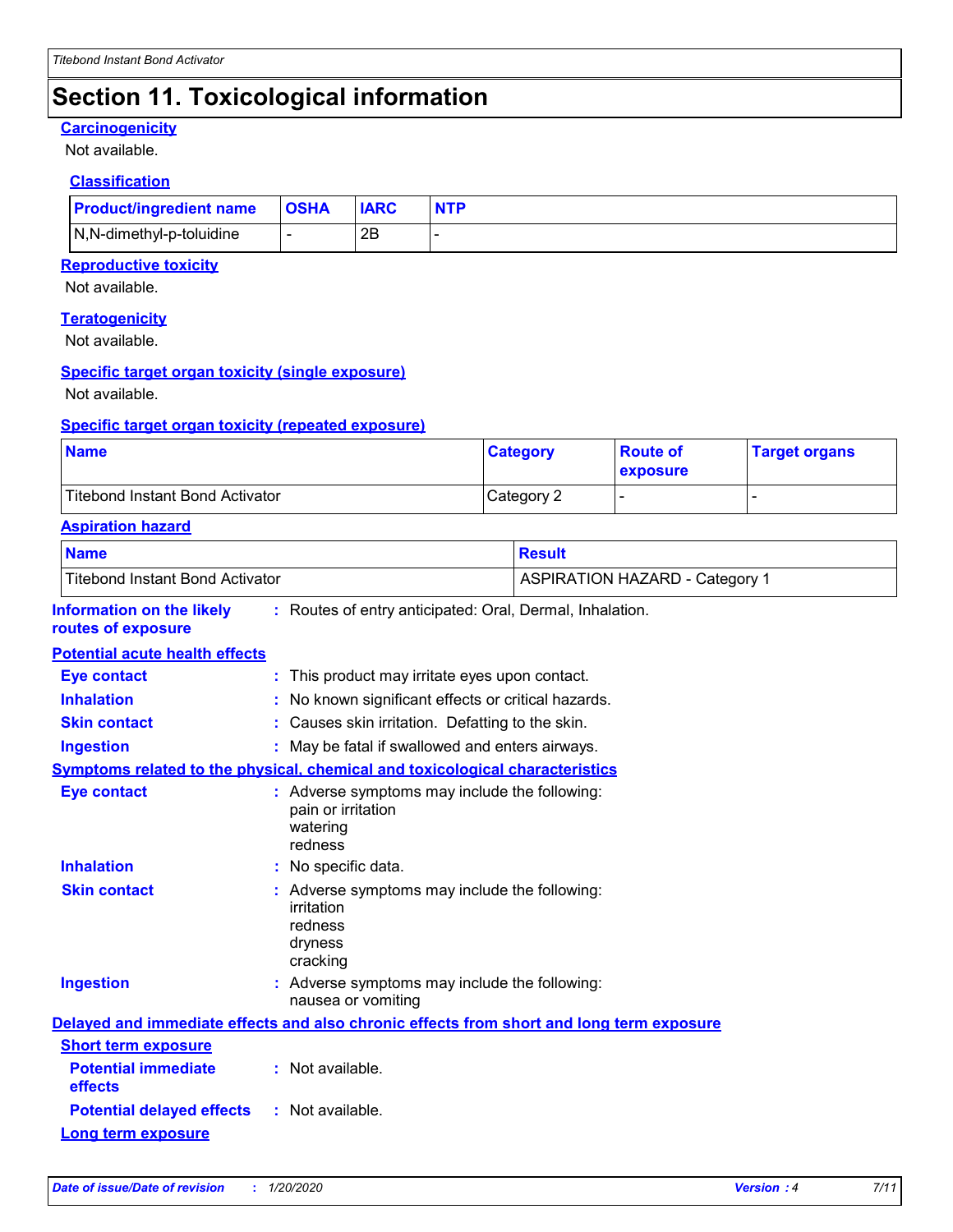### **Section 11. Toxicological information**

| <b>Potential immediate</b> | : Not available. |
|----------------------------|------------------|
| effects                    |                  |

#### **Potential delayed effects :** Not available.

### **Potential chronic health effects**

### Not available.

| <b>General</b>                        | : May cause damage to organs through prolonged or repeated exposure. Prolonged or<br>repeated contact can defat the skin and lead to irritation, cracking and/or dermatitis. |
|---------------------------------------|------------------------------------------------------------------------------------------------------------------------------------------------------------------------------|
| <b>Carcinogenicity</b>                | : Suspected of causing cancer. Risk of cancer depends on duration and level of<br>exposure.                                                                                  |
| <b>Mutagenicity</b>                   | : No known significant effects or critical hazards.                                                                                                                          |
| <b>Teratogenicity</b>                 | : No known significant effects or critical hazards.                                                                                                                          |
| <b>Developmental effects</b>          | : No known significant effects or critical hazards.                                                                                                                          |
| <b>Fertility effects</b>              | : No known significant effects or critical hazards.                                                                                                                          |
| <b>Numerical measures of toxicity</b> |                                                                                                                                                                              |
|                                       |                                                                                                                                                                              |

### **Acute toxicity estimates**

Not available.

### **Section 12. Ecological information**

| <b>Toxicity</b>                |                                   |                                   |                 |
|--------------------------------|-----------------------------------|-----------------------------------|-----------------|
| <b>Product/ingredient name</b> | <b>Result</b>                     | <b>Species</b>                    | <b>Exposure</b> |
| N,N-dimethyl-p-toluidine       | Acute LC50 46000 µg/l Fresh water | <b>Fish - Pimephales promelas</b> | 196 hours       |

#### **Persistence and degradability**

Not available.

### **Bioaccumulative potential**

| <b>Product/ingredient name</b> | $ $ LogP <sub>ow</sub> | <b>BCF</b> | <b>Potential</b> |
|--------------------------------|------------------------|------------|------------------|
| N,N-dimethyl-p-toluidine       | .729،                  | 33         | low              |
| <b>ARALISM</b> . SA A AST      |                        |            |                  |

### **Mobility in soil**

| <b>Soil/water partition</b>    | : Not available.                                    |
|--------------------------------|-----------------------------------------------------|
| coefficient (K <sub>oc</sub> ) |                                                     |
| <b>Other adverse effects</b>   | : No known significant effects or critical hazards. |

### **Section 13. Disposal considerations**

The generation of waste should be avoided or minimized wherever possible. Disposal of this product, solutions and any by-products should at all times comply with the requirements of environmental protection and waste disposal legislation and any regional local authority requirements. Dispose of surplus and non-recyclable products via a licensed waste disposal contractor. Waste should not be disposed of untreated to the sewer unless fully compliant with the requirements of all authorities with jurisdiction. Waste packaging should be recycled. Incineration or landfill should only be considered when recycling is not feasible. This material and its container must be disposed of in a safe way. Care should be taken when handling emptied containers that have not been cleaned or rinsed out. Empty containers or liners may retain some product residues. Vapor from product residues may create a highly flammable or explosive atmosphere inside the container. Do not cut, weld or grind used containers unless they have been cleaned thoroughly internally. Avoid dispersal of spilled material and runoff and contact with soil, waterways, drains and sewers. **Disposal methods :**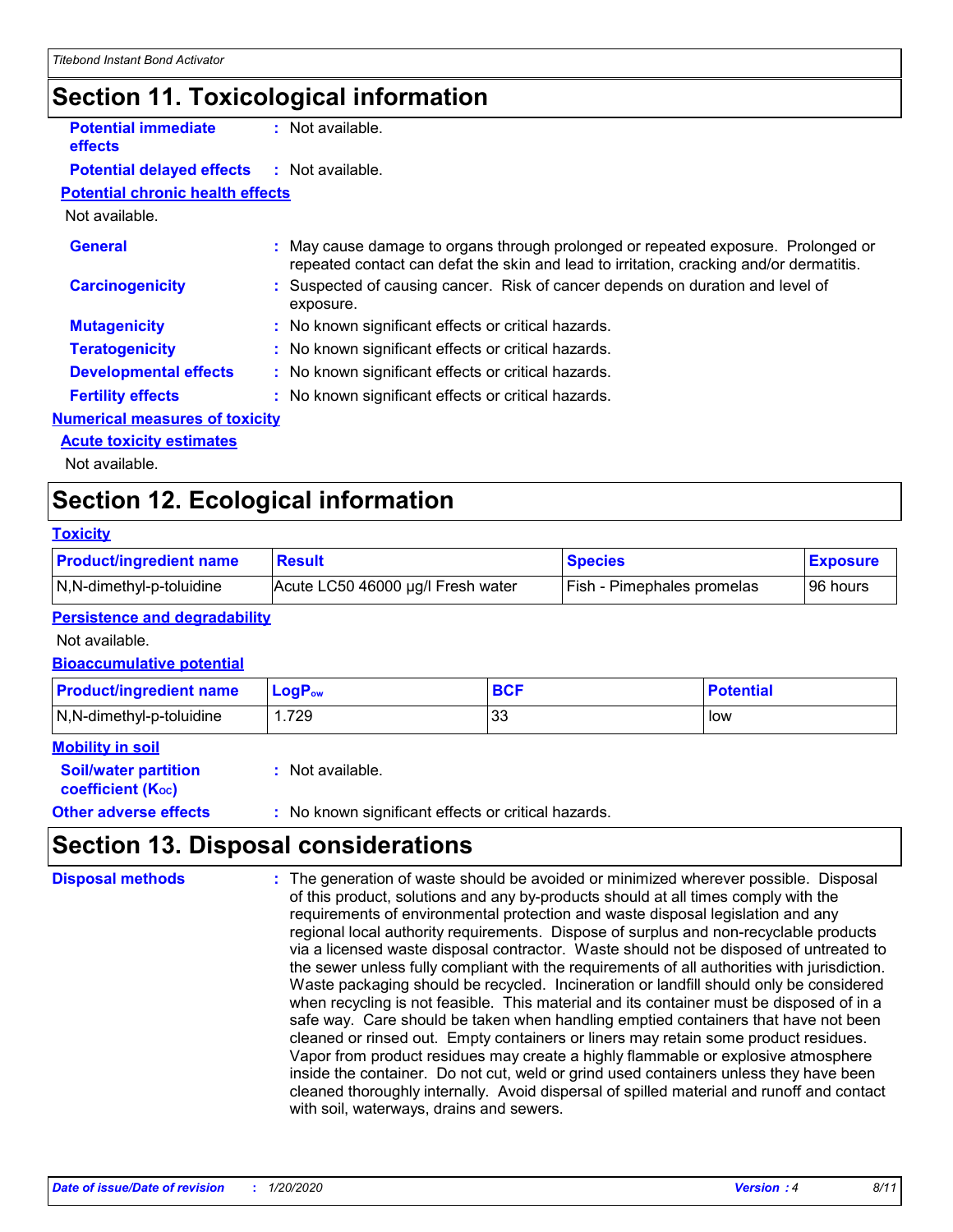### **Section 14. Transport information**

|                                      | <b>DOT</b><br><b>Classification</b> | <b>TDG</b><br><b>Classification</b> | <b>Mexico</b><br><b>Classification</b> | <b>ADR/RID</b> | <b>IMDG</b>   | <b>IATA</b>       |
|--------------------------------------|-------------------------------------|-------------------------------------|----------------------------------------|----------------|---------------|-------------------|
| <b>UN number</b>                     | <b>UN1206</b>                       | <b>UN1206</b>                       | <b>UN1206</b>                          | <b>UN1206</b>  | <b>UN1206</b> | <b>UN1206</b>     |
| <b>UN proper</b><br>shipping name    | Heptanes                            | Heptanes                            | Heptanes                               | Heptanes       | Heptanes      | Heptanes          |
| <b>Transport</b><br>hazard class(es) | 3                                   | 3                                   | 3                                      | 3              | 3             | 3<br>$\mathbf{v}$ |
| <b>Packing group</b>                 | Ш                                   | Ш                                   | Ш                                      | Ш              | $\mathbf{I}$  | H                 |
| <b>Environmental</b><br>hazards      | No.                                 | No.                                 | No.                                    | No.            | No.           | No.               |

**Additional information**

**DOT Classification**

**Remarks** Limited quantity

**TDG Classification**

Product classified as per the following sections of the Transportation of Dangerous **:** Goods Regulations: 2.18-2.19 (Class 3).

**Mexico Classification ADR/RID IMDG**

- **Remarks** Limited quantity **Remarks** Limited quantity
- **Remarks** Limited quantity
- **Remarks** Limited quantity

### **Section 15. Regulatory information**

### **U.S. Federal regulations**

**SARA 302/304**

### **Composition/information on ingredients**

No products were found.

**SARA 304 RQ :** Not applicable.

**SARA 311/312**

**Classification :** FLAMMABLE LIQUIDS - Category 2 SKIN IRRITATION - Category 2 CARCINOGENICITY - Category 2 SPECIFIC TARGET ORGAN TOXICITY (REPEATED EXPOSURE) - Category 2 ASPIRATION HAZARD - Category 1 HNOC - Defatting irritant

**Composition/information on ingredients**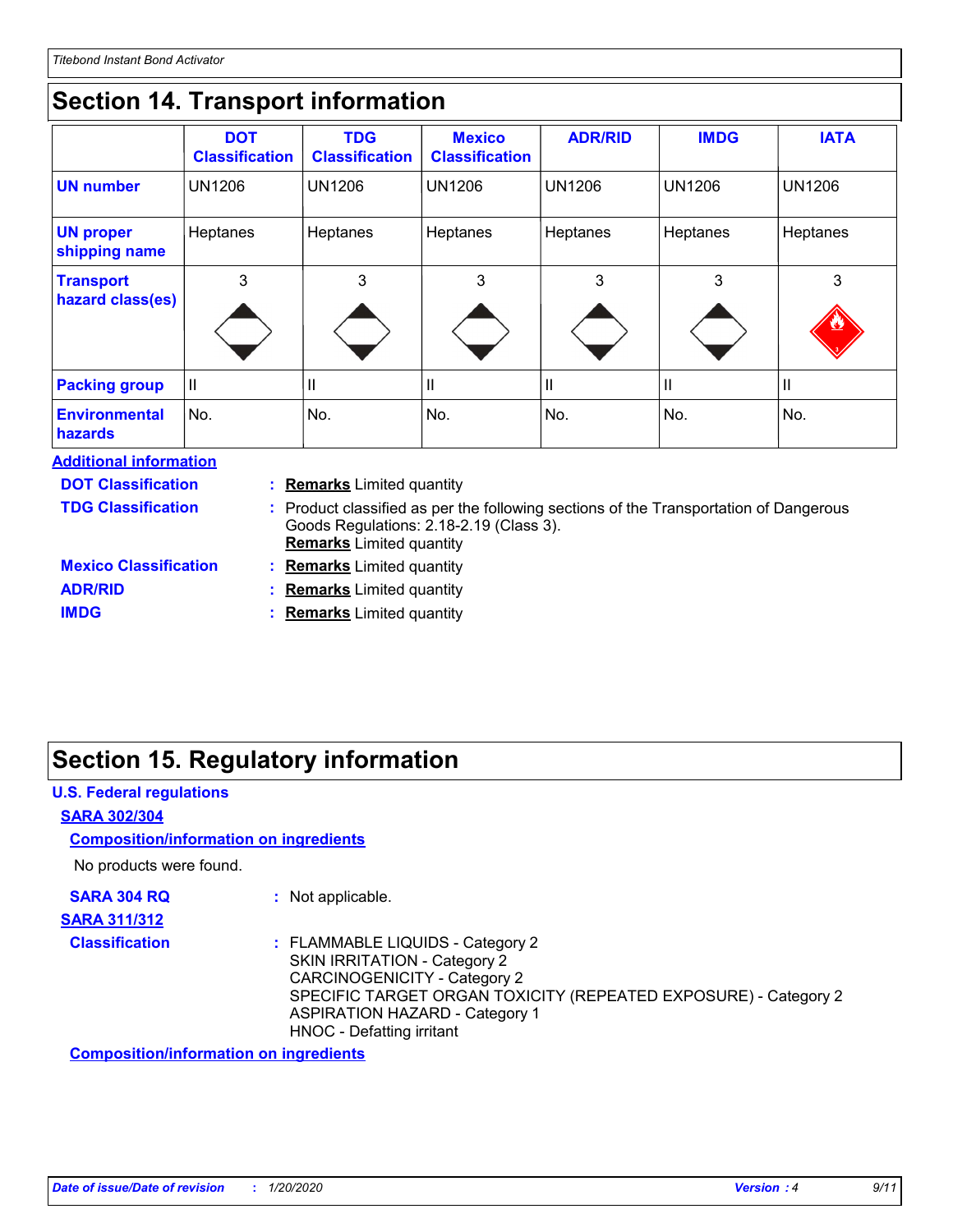### **Section 15. Regulatory information**

| <b>Name</b>                                | $\frac{9}{6}$ | <b>Classification</b>                                                                                                                                                 |
|--------------------------------------------|---------------|-----------------------------------------------------------------------------------------------------------------------------------------------------------------------|
| Naphtha (petroleum),<br>hydrotreated light | ≥90           | <b>FLAMMABLE LIQUIDS - Category 3</b>                                                                                                                                 |
| N,N-dimethyl-p-toluidine                   | ≤5            | <b>FLAMMABLE LIQUIDS - Category 4</b><br><b>ACUTE TOXICITY (oral) - Category 4</b><br><b>ACUTE TOXICITY (inhalation) - Category 2</b><br>CARCINOGENICITY - Category 2 |

#### **Massachusetts : State regulations**

- : None of the components are listed.
- **New York :** None of the components are listed.
- **New Jersey :** None of the components are listed.
- 
- **Pennsylvania :** None of the components are listed.

### **California Prop. 65**

WARNING: This product can expose you to N,N-Dimethyl-p-toluidine, which is known to the State of California to cause cancer. For more information go to www.P65Warnings.ca.gov.

| <b>Ingredient name</b>   | No significant risk<br>level | <b>Maximum</b><br>acceptable dosage<br><b>level</b> |
|--------------------------|------------------------------|-----------------------------------------------------|
| N,N-Dimethyl-p-toluidine |                              |                                                     |

### **International regulations**

#### **Chemical Weapon Convention List Schedules I, II & III Chemicals** Not listed.

### **Montreal Protocol**

Not listed.

### **Stockholm Convention on Persistent Organic Pollutants**

Not listed.

### **UNECE Aarhus Protocol on POPs and Heavy Metals**

Not listed.

### **Inventory list**

**China :** All components are listed or exempted.

| <b>United States TSCA 8(b)</b> |  |
|--------------------------------|--|
| inventory                      |  |

**:** All components are active or exempted.

### **Section 16. Other information**

**Hazardous Material Information System (U.S.A.)**



**Caution: HMIS® ratings are based on a 0-4 rating scale, with 0 representing minimal hazards or risks, and 4 representing significant hazards or risks. Although HMIS® ratings and the associated label are not required on SDSs or products leaving a facility under 29 CFR 1910.1200, the preparer may choose to provide them. HMIS® ratings are to be used with a fully implemented HMIS® program. HMIS® is a registered trademark and service mark of the American Coatings Association, Inc.**